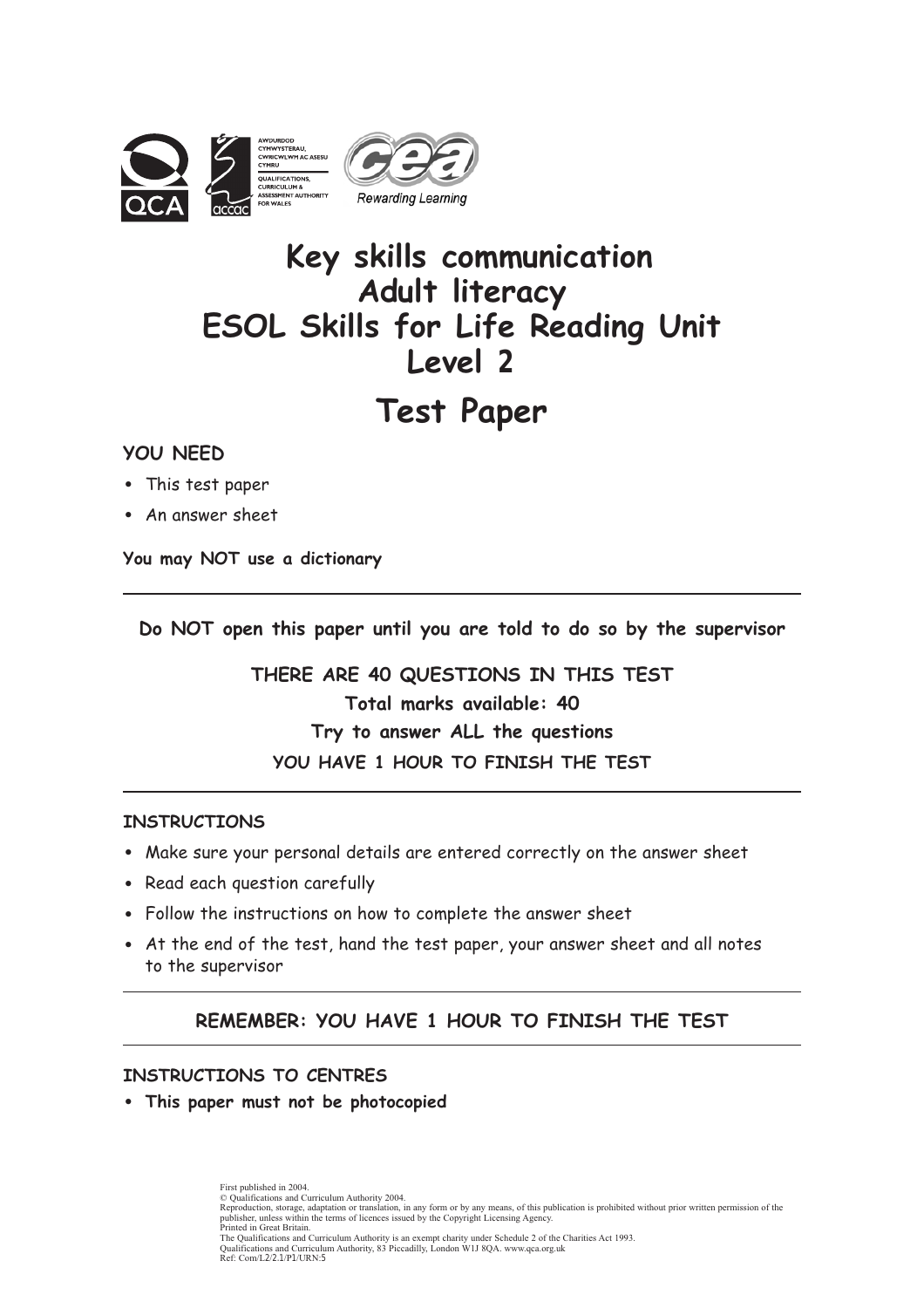#### **Questions 1 to 5 are based on the following document.**

# **Planning to get away? Think passport first**

If you're planning to get away from it all this year, think passport first. Checking you have a valid passport before you book your trip takes minutes but could save you the distress and cost of not being able to go.

#### Renew your passport before it runs out

You can now renew your passport up to 9 months before it expires without losing out. So take the time now and save tears later.

#### Applying for a passport for the first time

Our eligibility checks mean that it takes a minimum of one week to issue a passport so make sure you don't leave it to the last minute, apply in plenty of time.

#### Help with your application is just around the corner

Selected Post Office branches and Worldchoice travel agents offer a Check and Send service that helps you with your application. It's convenient and you should receive your passport within 2 weeks.

#### If you need to apply for or renew a passport, you can either:

Pick up a Passport Application Form at selected Post Office branches and Worldchoice travel agents.

#### Or call the Application Form Request line on

0901 4700 110\* or visit www.passport.gov.uk

If your need is urgent call 0870 521 0410\*\* for an appointment at one of our offices. We cannot guarantee to see customers without an appointment.

From 14th January, a guaranteed same day (passport renewals only) or one week service will be available from passport public counters.





\*Calls will be charged at 60p per minute (to cover administration costs) and the cost per call should not normally exceed 90p.<br>\*\*Calls are charged at national rates

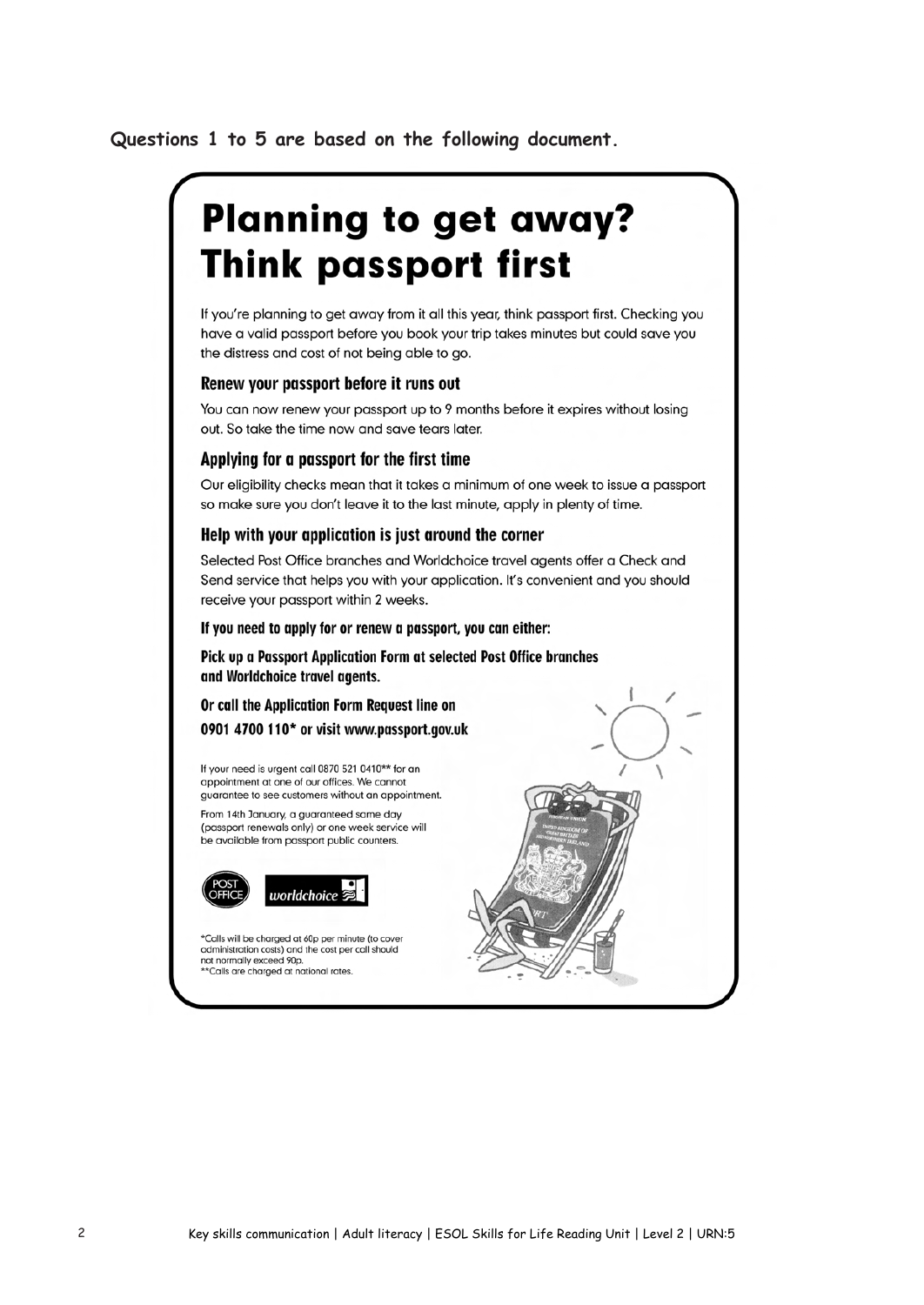- **1** The word 'valid', as it is used in paragraph 1, line 2, means
	- **A** recently issued
	- **B** current British
	- **C** legally acceptable
	- **D** officially renewed
- **2** In paragraph 2, the line 'So take the time now and save tears later' could be rewritten as
	- **A** Take your time and don't worry
	- **B** Be organised and avoid disappointment
	- **C** Hurry up but do not panic
	- **D** Act later to avoid being upset
- **3** Not everyone is eligible for a UK passport. The eligibility checks mentioned in paragraph 3 ensure that
	- **A** passports are issued quickly
	- **B** there is sufficient time to deal with applications
	- **C** passports are not lost in the post
	- **D** passports are issued only to those entitled
- **4** The purpose of giving paragraphs 2, 3 and 4 bold headings is to
	- **A** make the text shorter
	- **B** organise the text into sections
	- **C** fill up the page
	- **D** provide additional information
- **5** According to the document, Passport Application Forms may be obtained in person from both
	- **A** www.passport.gov.uk and Worldchoice travel agents
	- **B** selected post offices and www.passport.gov.uk
	- **C** selected post offices and Worldchoice travel agents
	- **D** Worldchoice travel agents and the Application Form Request line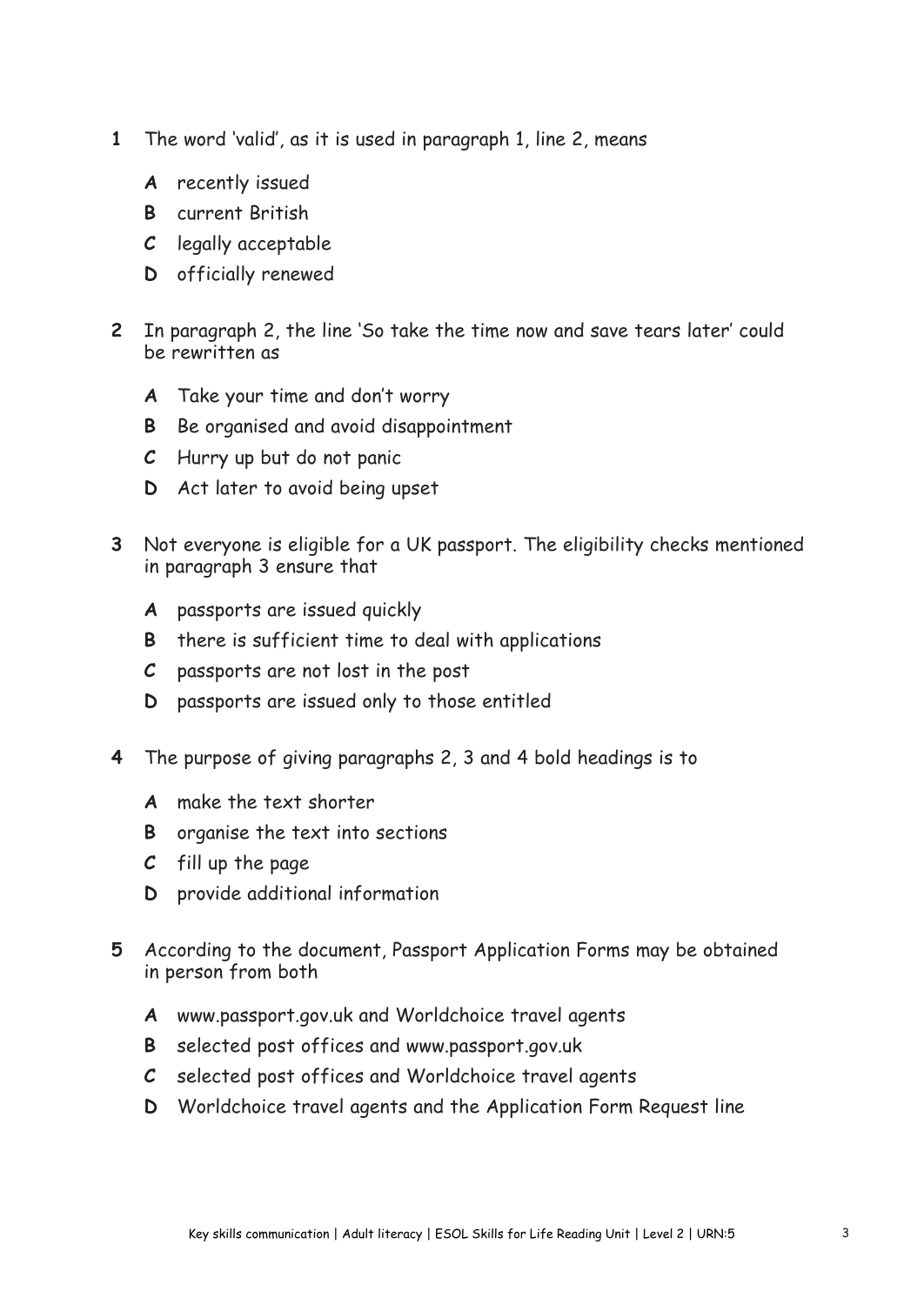**Questions 6 to 10 are based on the following document about the films of director Ridley Scott.**

## THE TALENTED MR RIDLEY The Brit who conquered Hollywood



THELMA AND LOUISE (1991)

**High-concept:** Bonnie and Bonnie.

**Tag-line:** 'Get a life – so they did'. **Exposition:** Arkansas waitress and housewife shoot a rapist and become outlaws in an I-Am-Woman-Hear-Me-Roar kind of way.

**Best line:** 'Let's not get caught let's keep going' (Susan Sarandon to Geena Davis, just before their climactic Butch & Sundance moment).

**Trivia:** The first film to exploit the glory of Brad Pitt's pecs.



GLADIATOR (2000)

**High-concept:** *The Searchers* meets *Carry on Cleo*.

**Tag-line:** 'What we do in life echoes in eternity'.

**Exposition:** Blood. Death. Brooding. Brushed-forward haircuts. Chain-mail miniskirts.

**Best line:** 'My name is Maximus Decimus Meridus, father to a murdered son, husband to a murdered wife, and I will have my vengeance, in this life or the next.' (Russell Crowe). Also: 'At my signal, unleash hell!' (RC again).

**Trivia:** Oliver Reed died of a heart attack during filming; his scenes were completed by a double photographed with a 3D CGI mask of Reed's face.



HANNIBAL (2001)

**High-concept:** Hugh Fearnley-Whittingstall meets Edgar Allen Poe.

**Tag-line:** 'Break the silence!'

**Exposition:** Hannibal Lecter at large in Italy. Men with no faces. A light helping of stir-fried brain soufflé.

**Best line:** 'I must confess to you, I'm giving serious thought to eating your wife.'

**Trivia:** In a cunning bit of product placement, a poster for *Gladiator* is seen at one point near a newsstand.



LEGEND (1985)

**High-concept:** *Lord of the Rings* meets *The Rocky Horror Show*.

**Tag-line:** 'No good without evil! No love without hate! No innocence without us!'

**Exposition:** Good (Tom Cruise in faerie mode as Jack O'The Green) must battle Darkness (Tim Curry in hooves) to a Tangerine Dream soundtrack. Guess who wins?

**Best line:** 'What is light, without darkness?'

**Trivia:** The sound of 'unicorns at play' on the soundtrack is actually a recording of whales.

- **6** The **main** purpose of the document is to
	- **A** explain who should go to see the films
	- **B** persuade people to see the films
	- **C** describe the best moments of the films
	- **D** present the information in an entertaining way

**7** The tone of the document could **best** be described as

- **A** light-hearted
- **B** formal
- **C** analytical
- **D** critical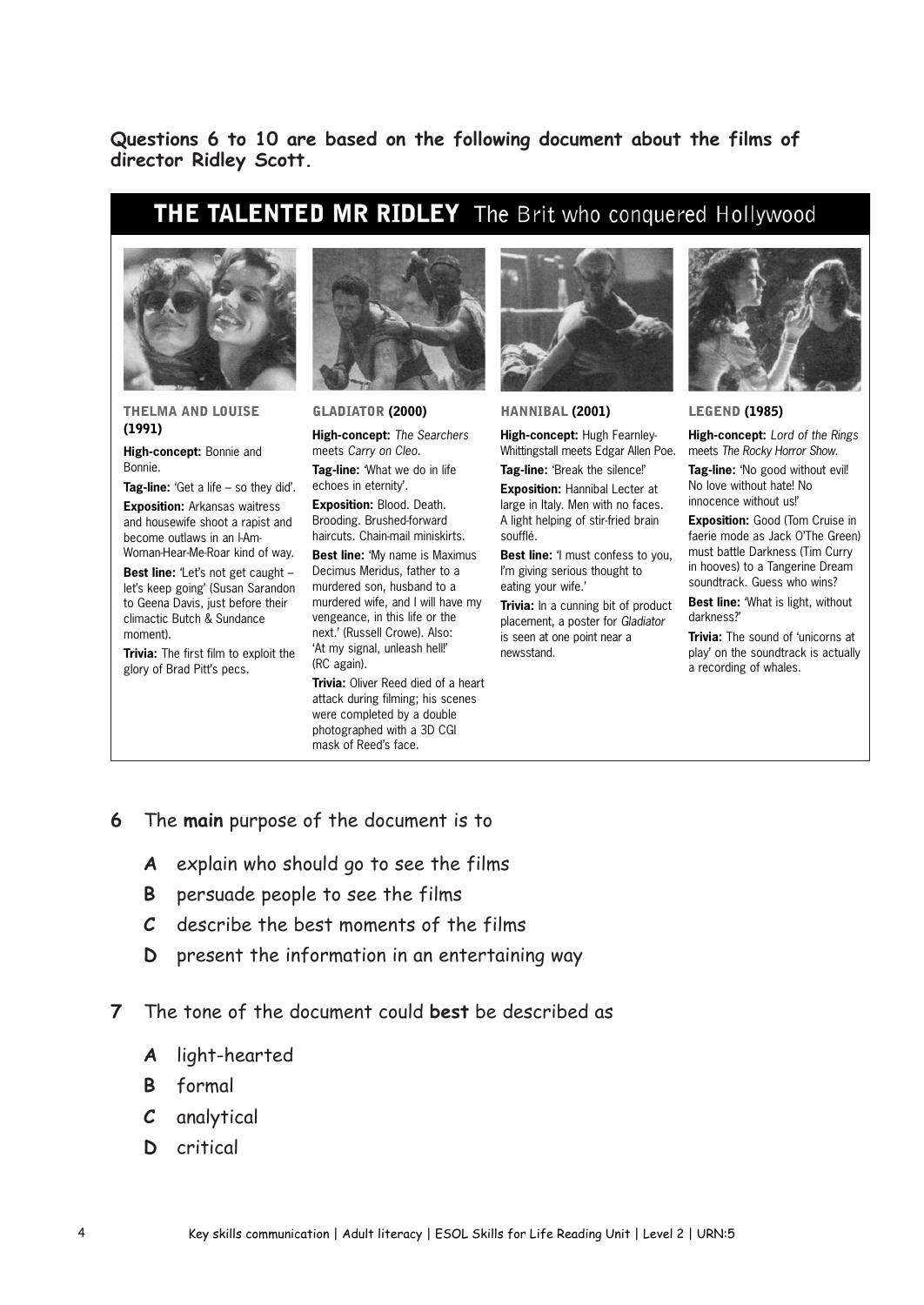- **8** As used in the commentaries, the phrase 'Tag-line' could **best** be described as
	- **A** information about a sequel
	- **B** a summary of the film plot
	- **C** a quote from a film star
	- **D** a catchy phrase about the film
- **9** The section entitled 'Trivia' consists of
	- **A** unusual general knowledge
	- **B** only facts about films
	- **C** detailed film criticism
	- **D** some extra information
- **10** The actor who spoke the line 'At my signal, unleash hell!' was
	- **A** Tom Cruise
	- **B** Russell Crowe
	- **C** Oliver Reed
	- **D** Hannibal Lecter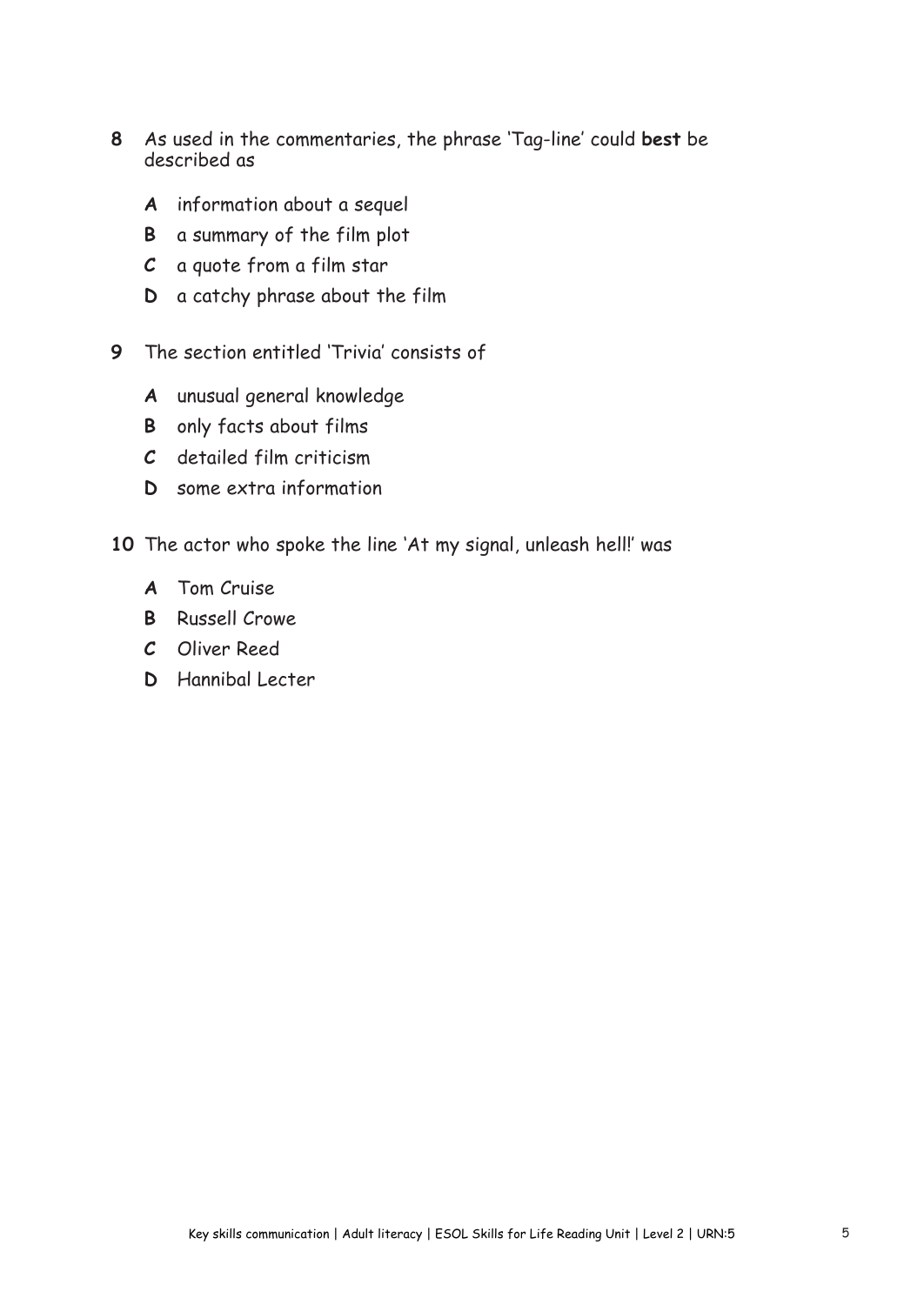**Questions 11 to 15 are based on the following document.**

#### **THE INDEPENDENT ON SUNDAY**

# **Barcelona** 2 nights for just £181 per person

Stay in a choice of 3 or 4 star centrally located hotels close to the Ramblas in a lively, cultural and fun Catalonian capital. The city is blessed with amazing architecture, from Gaudi's surreal Sagrada Familia Cathedral and fantasy houses to the fascinating Gothic quarter and grand avenues. Modern art lovers must visit the Picasso and Joan Miro museums (closed on Mondays). For entertainment try the famous Ramblas area with its busy bars, cafes and street entertainment which runs from the Plaza de Catalunya to Columbus Monument or the trendy marina area of Mare Magnum with seafood restaurants, superb beaches and the legendary nightlife in the nearby Olympic district.

Choose from the  $\star \star \star$  Hotel Rialto, an historic building, birthplace of Joan Miro, completely modernised, located in the heart of Barcelona's Gothic Quarter. Or the \*\*\*\* Hotel Rivoli Ramblas, in a great location in the heart of the famous Ramblas, this renovated hotel has a lounge, lively bar, elegant restaurant, gym, Jacuzzi, sauna, rooftop terrace and fully modernised bedrooms and boasts the best buffet breakfast in town!

#### **Prices include**

- Return British Airways scheduled flights from Heathrow, Gatwick or Birmingham to Barcelona.
- $\blacksquare$  Two nights accommodation in a 3 or 4 star hotel including breakfast
- **Airport** tax
- Free city guide



Holiday Offer

### **BOOK NOW TO ENSURE YOUR PREFERRED DEPARTURE**

**Telephone 0870 442 8917** quoting code IND/PT for a colour brochure and full details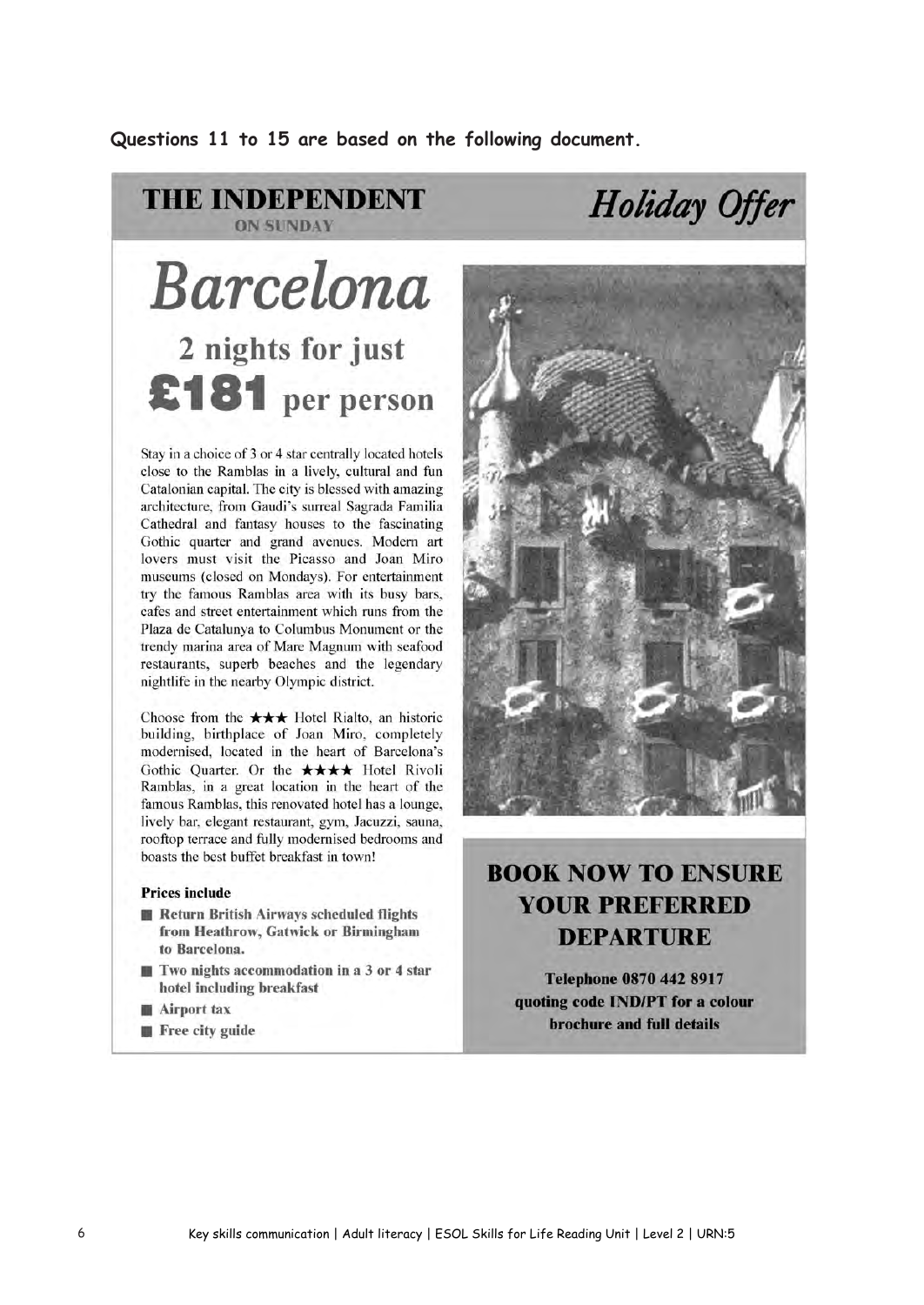- **11** The writer has used brackets round some of the information in the first paragraph because it provides
	- **A** an example
	- **B** extra detail
	- **C** very interesting information
	- **D** the most important information
- **12** As stated in the first paragraph, two areas to visit for a meal are
	- **A** the Ramblas and Plaza de Catalunya
	- **B** Plaza de Catalunya and Columbus Monument
	- **C** the Ramblas and Mare Magnum
	- **D** Columbus Monument and the Olympic District
- **13** In paragraph 2 the Hotel Rivoli Ramblas is described as 'renovated', meaning that it has been
	- **A** rebuilt as a leisure centre
	- **B** restored to as-new condition
	- **C** completely re-decorated
	- **D** relocated in the Ramblas area
- **14** The document could **best** be described as
	- **A** promotional
	- **B** instructional
	- **C** explanatory
	- **D** informative
- **15** The descriptive words used in the document are mainly
	- **A** positive
	- **B** emotive
	- **C** amusing
	- **D** neutral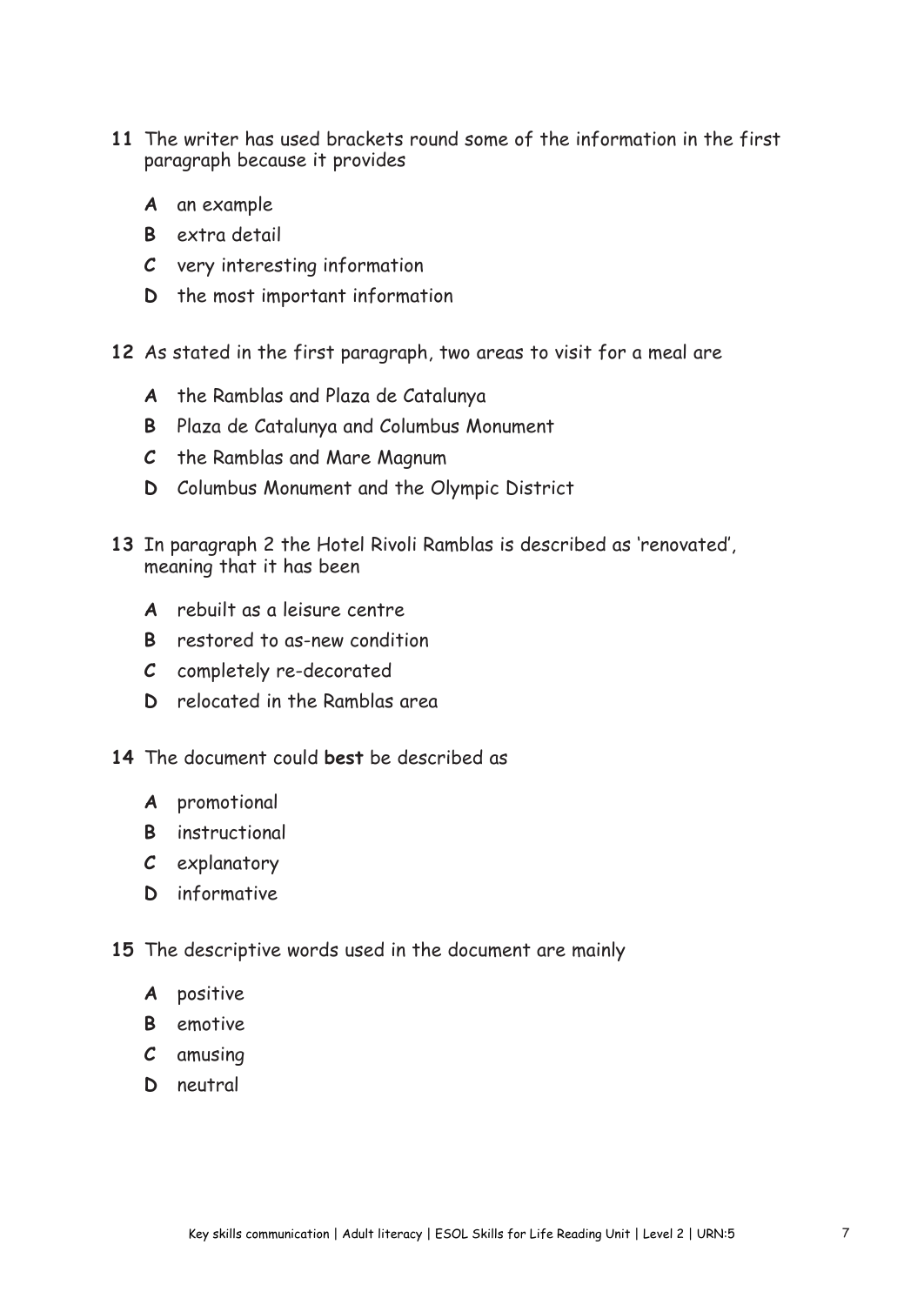#### **Questions 16 to 20 are based on the following document.**

| Early that day, August 7th, the Japanese radio broadcast for the first | line 1  |
|------------------------------------------------------------------------|---------|
| time a short announcement that very few of the people most             | line 2  |
| concerned with its content, the survivors in Hiroshima, happened to    | line 3  |
| hear: 'Hiroshima suffered considerable damage as the result of an      | line 4  |
| attack by a few American B-29 bombers. It is believed that a new       | line 5  |
| type of bomb was used. The details are being investigated.'            | line 6  |
|                                                                        |         |
| It is unlikely that any of the survivors happened to be tuned in on a  | line 7  |
| shortwave broadcast of an extraordinary announcement by the            | line 8  |
| President of the United States, which identified the new bomb as       | line 9  |
| atomic: 'That bomb had more power than twenty thousand tons of         | line 10 |
| TNT. It had more than two thousand times the blast power of the        | line 11 |
| British Grand Slam, which is the largest bomb ever yet used in the     | line 12 |
| history of warfare.'                                                   | line 13 |
|                                                                        |         |
| Those victims who were able to worry at all about what had             | line 14 |
| happened thought of it and struggled to explain it in terms such as    | line 15 |
| 'gasoline sprinkled from an airplane, maybe' or 'some combustible      | line 16 |
| gas' or 'the work of parachutists'; but, if they had known the truth,  | line 17 |
| most of them were too weary or too badly hurt to care that they were   | line 18 |
| the objects of the first great experiment of atomic power.             | line 19 |

**16** In paragraph 1 the main point of the radio broadcast was that

- **A** America has B-29 bombers
- **B** the details are being investigated
- **C** there are no survivors in Hiroshima
- **D** Hiroshima has been badly damaged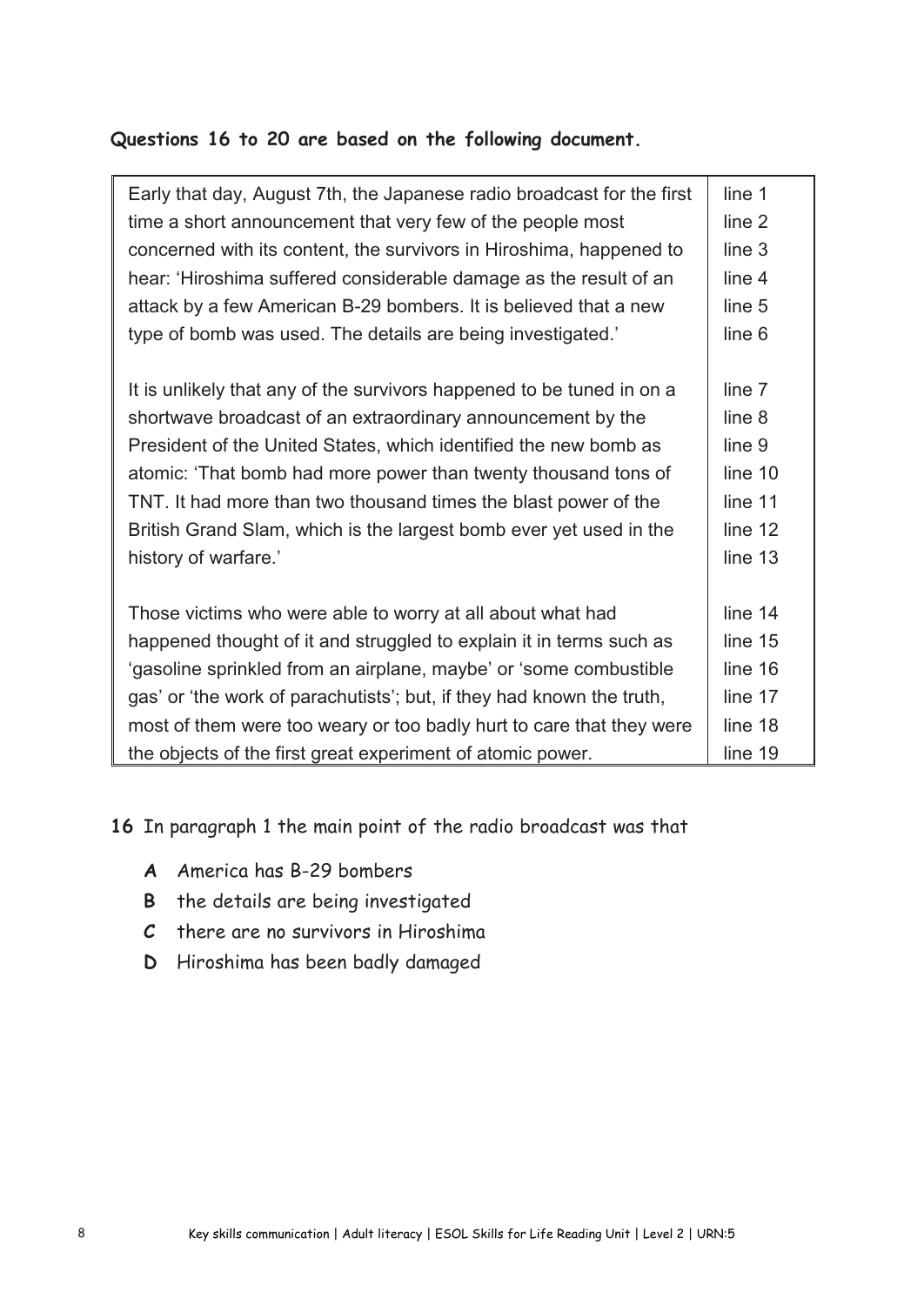**17** The Grand Slam (line 12) is a type of

- **A** warfare
- **B** TNT
- **C** bomb
- **D** blast

**18** The overall tone of the document could **best** be said to be

- **A** sympathetic to the Americans
- **B** sympathetic to the Japanese
- **C** critical of the Americans
- **D** critical of the Japanese

**19** The writer has started new paragraphs at lines 7 and 14 because

- **A** there is a change of place
- **B** the previous paragraph was long enough
- **C** all paragraphs should be the same length
- **D** there is a change of subject
- **20** Three phrases on lines 16 and 17 have been placed in inverted commas because they are
	- **A** translations from the Japanese
	- **B** direct quotations from the victims
	- **C** clearly guesswork, not the truth
	- **D** quotations from a book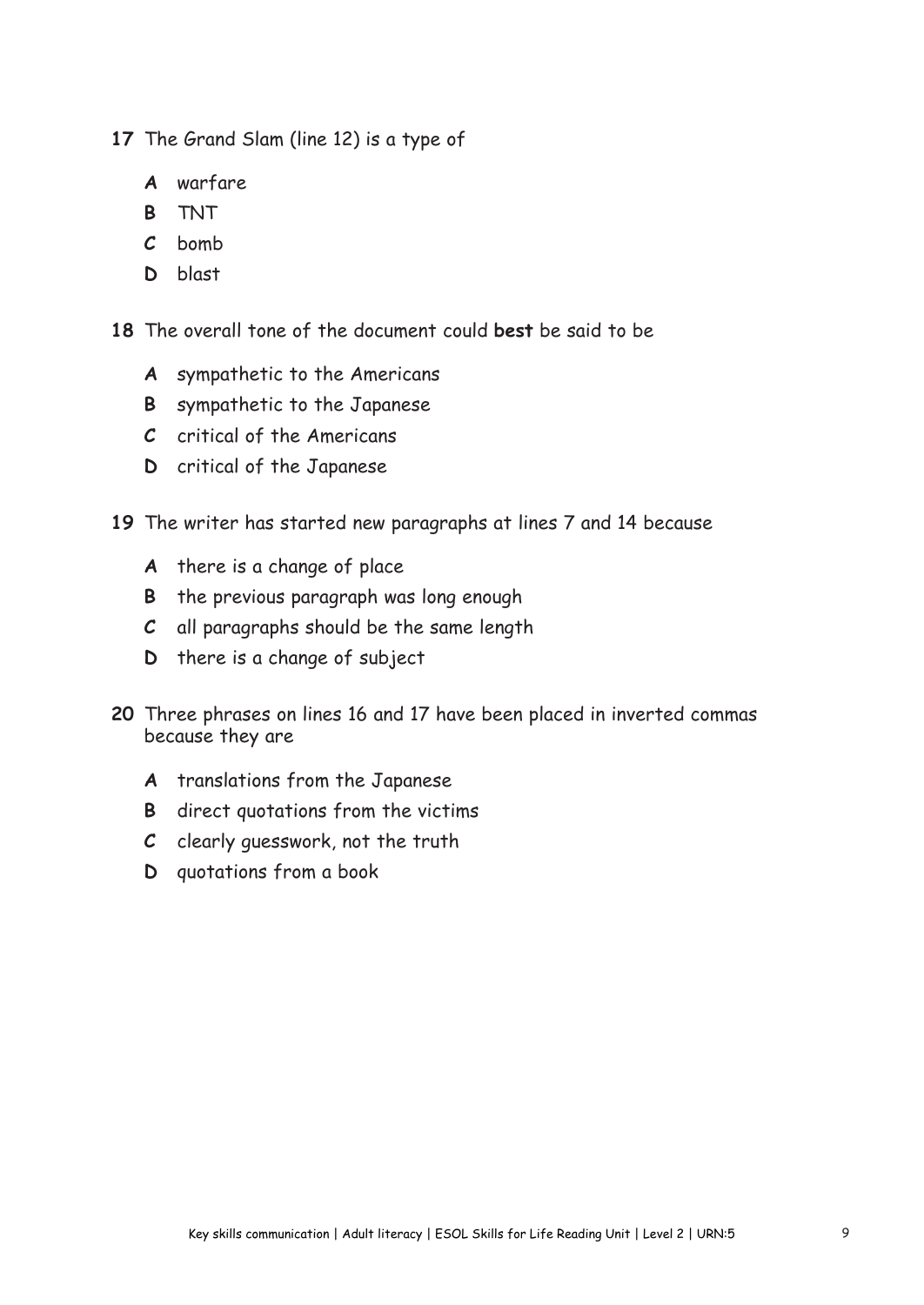#### **Questions 21 to 25 are based on the following extract from a draft letter to a newspaper.**

| There is absollutly no way to control the illegal trade in heroin. Farmers<br>in just about any part of the world can grow this useless, non-food<br>crop very easily and then turn it into a huge profit. So long as there<br>is a demand from people in wealthy countries for heroin it will | line 1<br>line 2<br>line 3<br>line 4 |
|------------------------------------------------------------------------------------------------------------------------------------------------------------------------------------------------------------------------------------------------------------------------------------------------|--------------------------------------|
| continue to be produced.                                                                                                                                                                                                                                                                       | line 5                               |
|                                                                                                                                                                                                                                                                                                |                                      |
| In rich western countries, huge amounts of heroin by the                                                                                                                                                                                                                                       | line 6                               |
| medical industry. Heroin, or diamorphine to use its correct name                                                                                                                                                                                                                               | line 7                               |
| is an important drug for the control of severe pain. In addition, the                                                                                                                                                                                                                          | line 8                               |
| few hundred users who are prescribed pure heroin are not                                                                                                                                                                                                                                       | line 9                               |
| involved in robbery, violence or prostitution and are not likely to                                                                                                                                                                                                                            | line 10                              |
| catch diseases such as AIDS from contact with infected blood.                                                                                                                                                                                                                                  | line 11                              |
|                                                                                                                                                                                                                                                                                                |                                      |
| , we in the west have a choice: illegal heroin and increased                                                                                                                                                                                                                                   | line 12                              |
| crime on our streets or legally controlled heroin and care for addicts.                                                                                                                                                                                                                        | line 13                              |
| Little choice at all really.                                                                                                                                                                                                                                                                   | line 14                              |
|                                                                                                                                                                                                                                                                                                |                                      |
|                                                                                                                                                                                                                                                                                                |                                      |

**21** A word has been spelt incorrectly on line 1. The correct spelling is

- **A** absolutely
- **B** absollutely
- **C** absoluteley
- **D** absolutley

**22** The accurate form of the words missing from line 6 is

- **A** is needed
- **B** should be needed
- **C** are needed
- **D** had been needed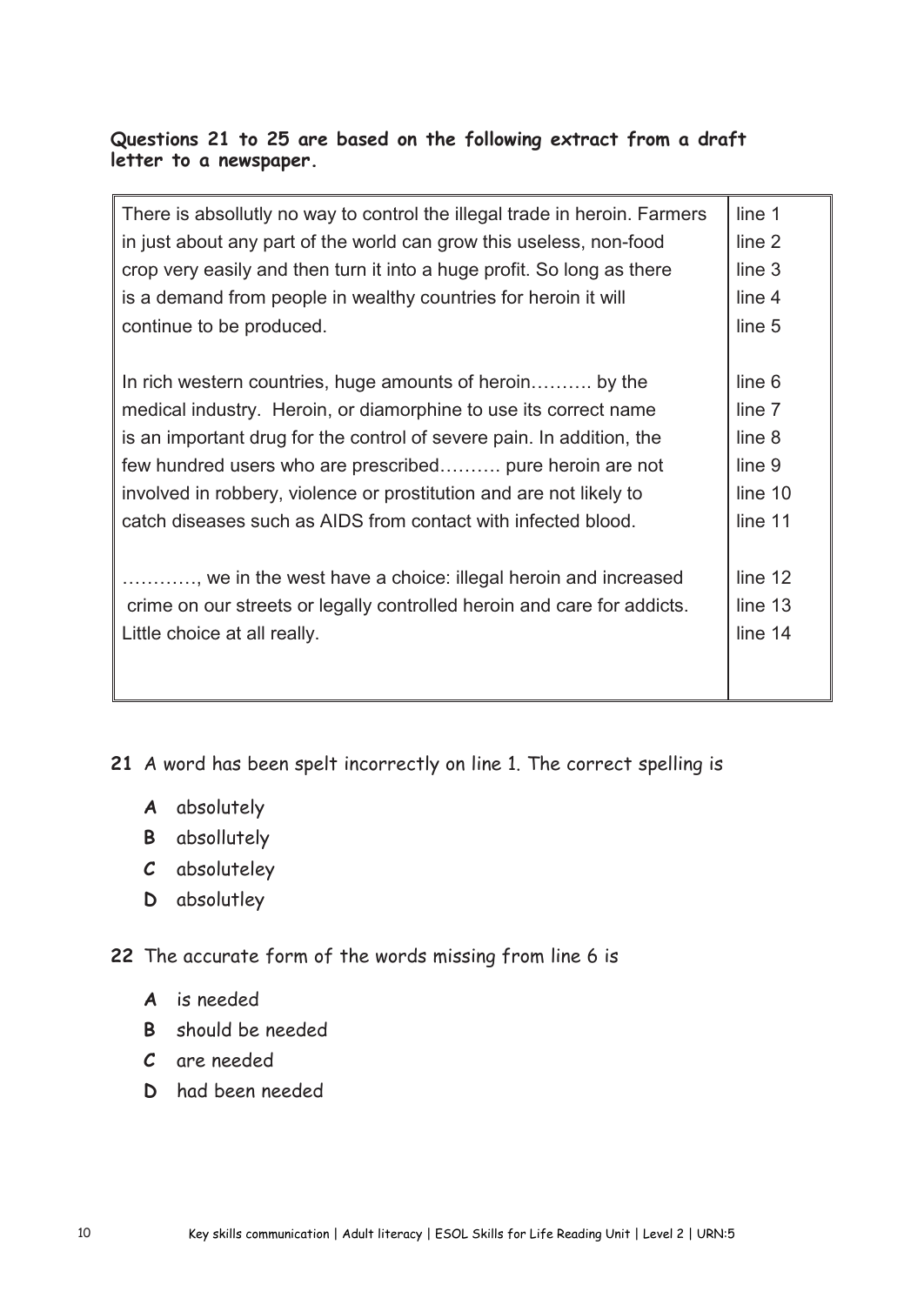**23** What punctuation is missing from the end of line 7?

- **A** inverted comma
- **B** apostrophe
- **C** comma
- **D** quotation marks

**24** The correct spelling of the word missing from line 9 is

- **A** medicaly
- **B** medicalley
- **C** medicley
- **D** medically

**25** The correct word to start the sentence on line 12 is

- **A** Except
- **B** Although
- **C** However
- **D** But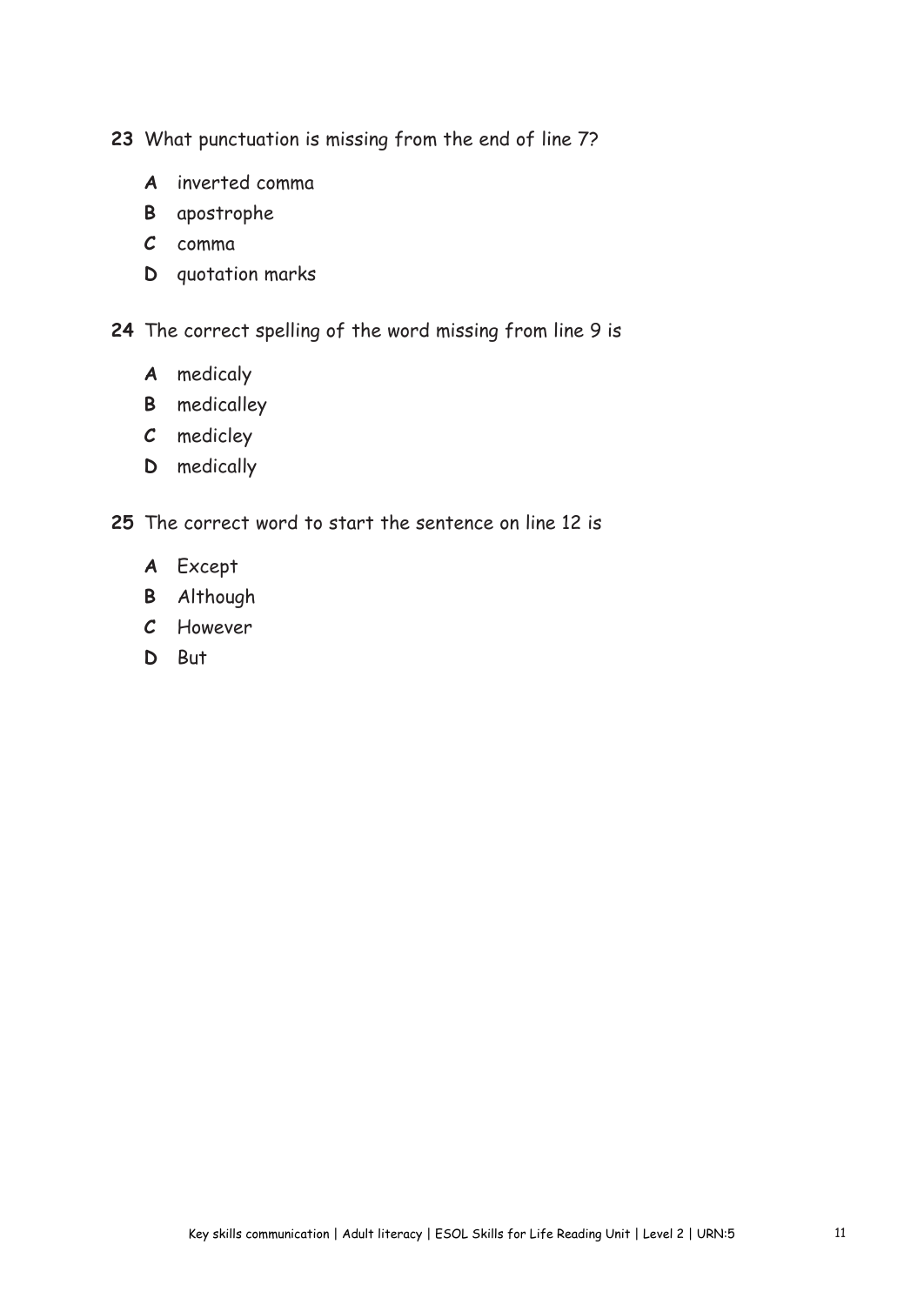| Questions 26 to 30 are based on the following document. |  |  |  |  |  |  |
|---------------------------------------------------------|--|--|--|--|--|--|
|---------------------------------------------------------|--|--|--|--|--|--|

| <b>REMEMBER RUBELLA</b>                                                    | line 1  |
|----------------------------------------------------------------------------|---------|
|                                                                            |         |
| Damage caused by rubella                                                   | line 2  |
| Although rubella is not particularly serious for children or adults, or    | line 3  |
| for the pregnant woman herself, it can seriously damage a baby's           | line 4  |
| organs in the early stages of pregnancy.                                   | line 5  |
| Some of the common effects include impairments to the:                     | line 6  |
| <b>Ears:</b> a child may have hearing loss in one or both ears due to      | line 7  |
| damage to the inner ear, which links the ears to the brain.                | line 8  |
| <b>Eyes:</b> babies may be born with cataracts (cloudiness to the lens) in | line 9  |
| one or both eyes. Others may have rarer visual conditions or find          | line 10 |
| that their sight gets worse as they get older.                             | line 11 |
| <b>Heart:</b> rubella can affect the heart in many ways. Children may have | line 12 |
| heart problems from birth and require hospital treatment.                  | line 13 |
| Brain: rubella can also affect a child's brain and nervous system.         | line 14 |
| Difficulties can vary from mild to severe.                                 | line 15 |
| <b>Amelia's Story</b>                                                      | line 16 |
| Although Shelagh, Amelia's mother, had been immunised,                     | line 17 |
| she somehow lost her immunity and contracted rubella. This                 | line 18 |
| meant that their beautiful daughter Amelia was born severely               | line 19 |
| deaf and visually impaired. At first the family was devastated.            | line 20 |
| With help from a Sense Family Centre, the family learned how to help       | line 21 |
| Amelia make the best use of the very little sight and hearing she had.     | line 22 |
| Amelia was taught how to explore the world around her and her every        | line 23 |
| achievement, no matter how small, was applauded.                           | line 24 |
| Today Amelia is a bright, happy child - a far cry from the baby who        | line 25 |
| could so easily have been labelled as a 'hopeless case'.                   | line 26 |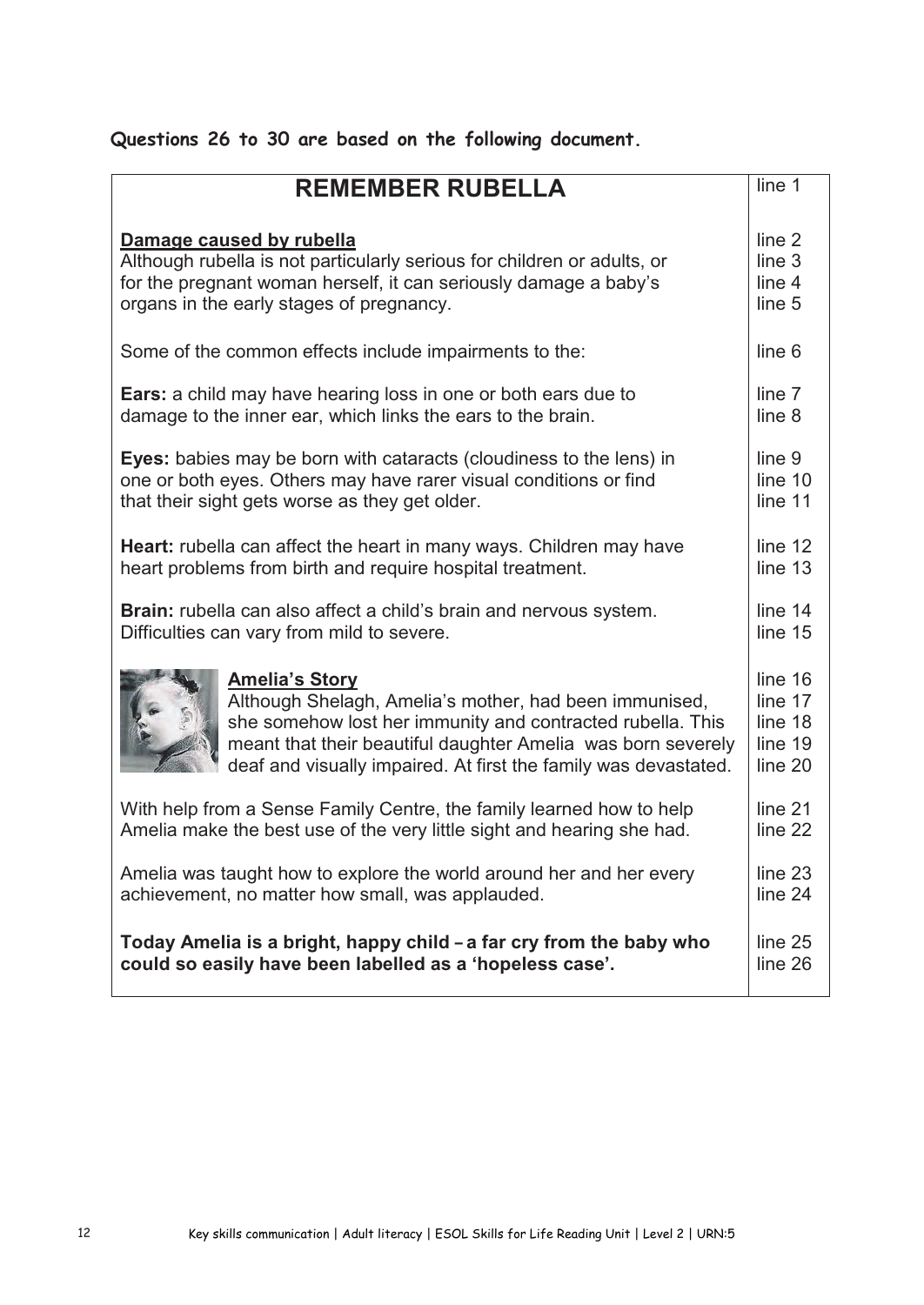**26** Line 2 and line 16 are underlined because they are both

- **A** direct speech
- **B** headlines
- **C** sub-headings
- **D** new paragraphs
- **27** The **main** point of the writing from the start of line 7 to the end of line 15 is to
	- **A** advise the reader to have children vaccinated
	- **B** inform the reader of the dangers of rubella
	- **C** describe the effects of rubella on one particular person
	- **D** persuade the reader that rubella is not dangerous
- **28** In lines 16 to 20 it is explained how
	- **A** Shelagh avoided Rubella by being immunised
	- **B** Amelia caught rubella
	- **C** Shelagh contracted rubella because she had not been immunised
	- **D** Shelagh contracted rubella even though she had been immunised
- **29** Lines 25 and 26 could **best** be said to be
	- **A** optimistic
	- **B** depressing
	- **C** pessimistic
	- **D** entertaining
- **30** The document is **most** likely to form part of a
	- **A** medical text book
	- **B** formal report
	- **C** fundraising leaflet
	- **D** personal letter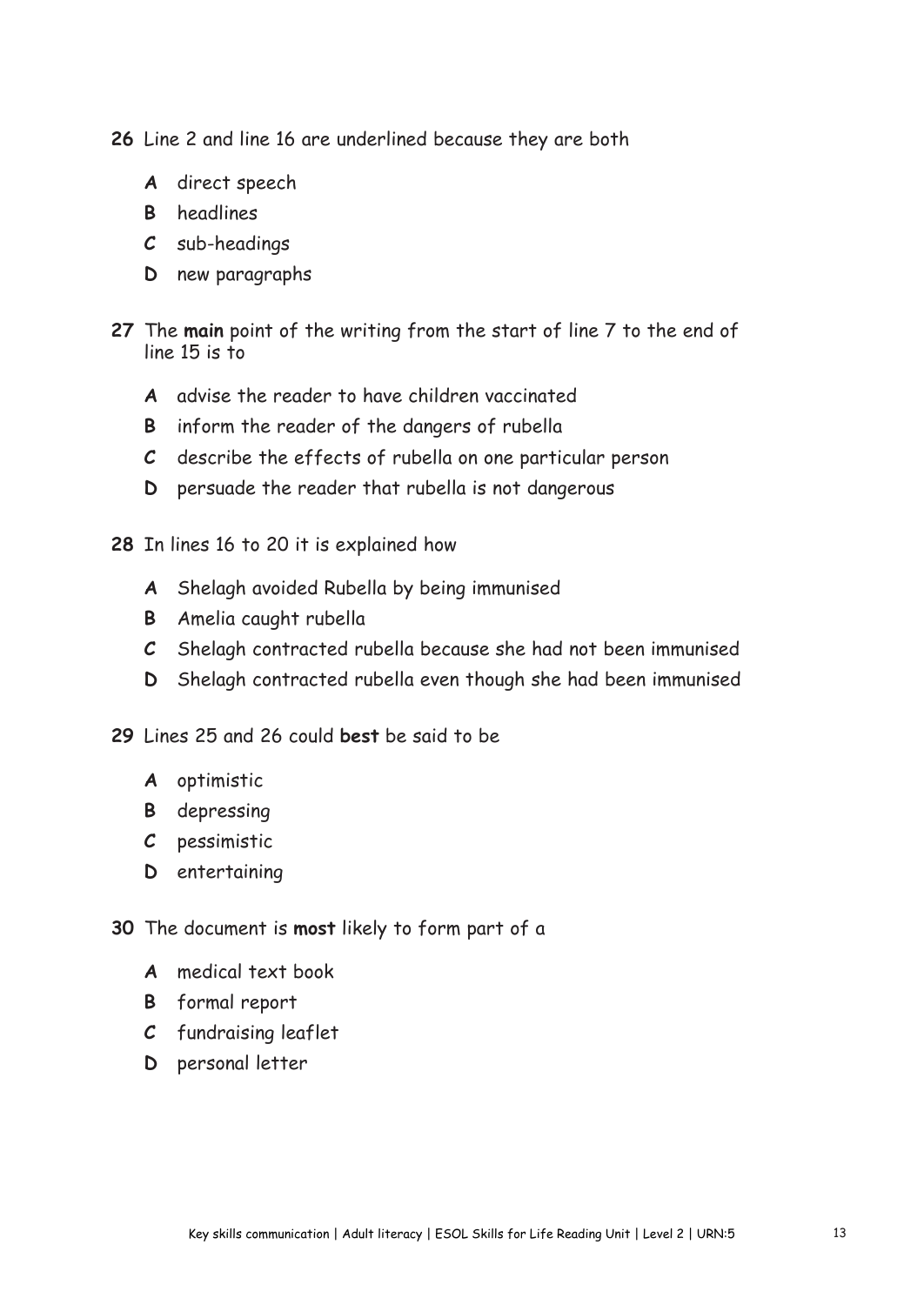#### **Questions 31 to 35 are based on the following draft letter.**

| Dear Mr Townley                                                         | line 1            |
|-------------------------------------------------------------------------|-------------------|
| I was apawled when I received your letter this morning. I cannot        | line 2            |
| believe that you have decided that I was at fault over the lack of      | line <sub>3</sub> |
| money in my account on 25 <sup>th</sup> June. I had already made three  | line 4            |
| telephone calls, paid one visit and sent an e-mail regarding my salary. | line 5            |
| your staff clearly did not pass this information on to you. If          | line 6            |
| they had done, you would have known that the recent change of my        | line 7            |
| account number in order to improve efficiency led to your paying my     | line 8            |
| salary into a non-existent account.                                     | line 9            |
| I am annoyed that your mistake might well cost me money and get         | line 10           |
| me a bad credit rating. Would you please put the fault right at once.   | line 11           |
| I will also  to head office about this matter.                          | line 12           |
| Yours sincerely                                                         | line 13           |
| Anna Kopczyk                                                            | line 14           |

- **31** A word has been incorrectly spelt on line 2. The correct spelling is
	- **A** apalled
	- **B** appalled
	- **C** apaulled
	- **D** appaled
- **32** The comma on line 5 is there to
	- **A** separate items in a list
	- **B** stress the importance of the words
	- **C** show the writer's annoyance
	- **D** indicate a pause for breath
- **33** The word that could **best** be used to begin paragraph 2 is
	- **A** Whereas
	- **B** Therefore
	- **C** Necessarily
	- **D** Unfortunately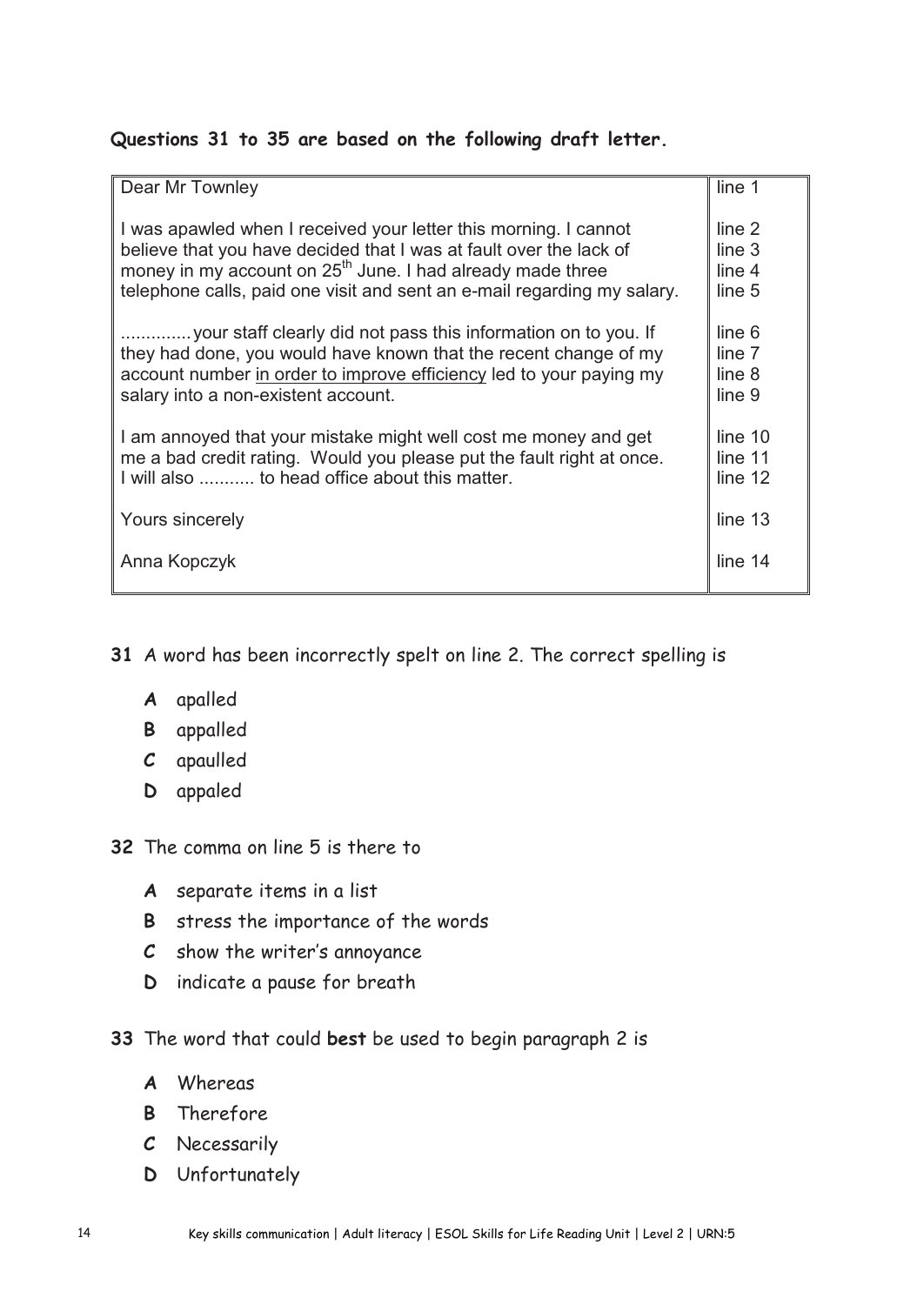- **34** On line 8 Anna Kopczyk has underlined words that she has taken directly from the bank's letter to her. Instead of underlining, she should have typed the words
	- **A** in capitals
	- **B** in bold
	- **C** in inverted commas
	- **D** in italics

**35** The correct form of the words missing on line 12 is

- **A** have written
- **B** going to write
- **C** be writing
- **D** have wrote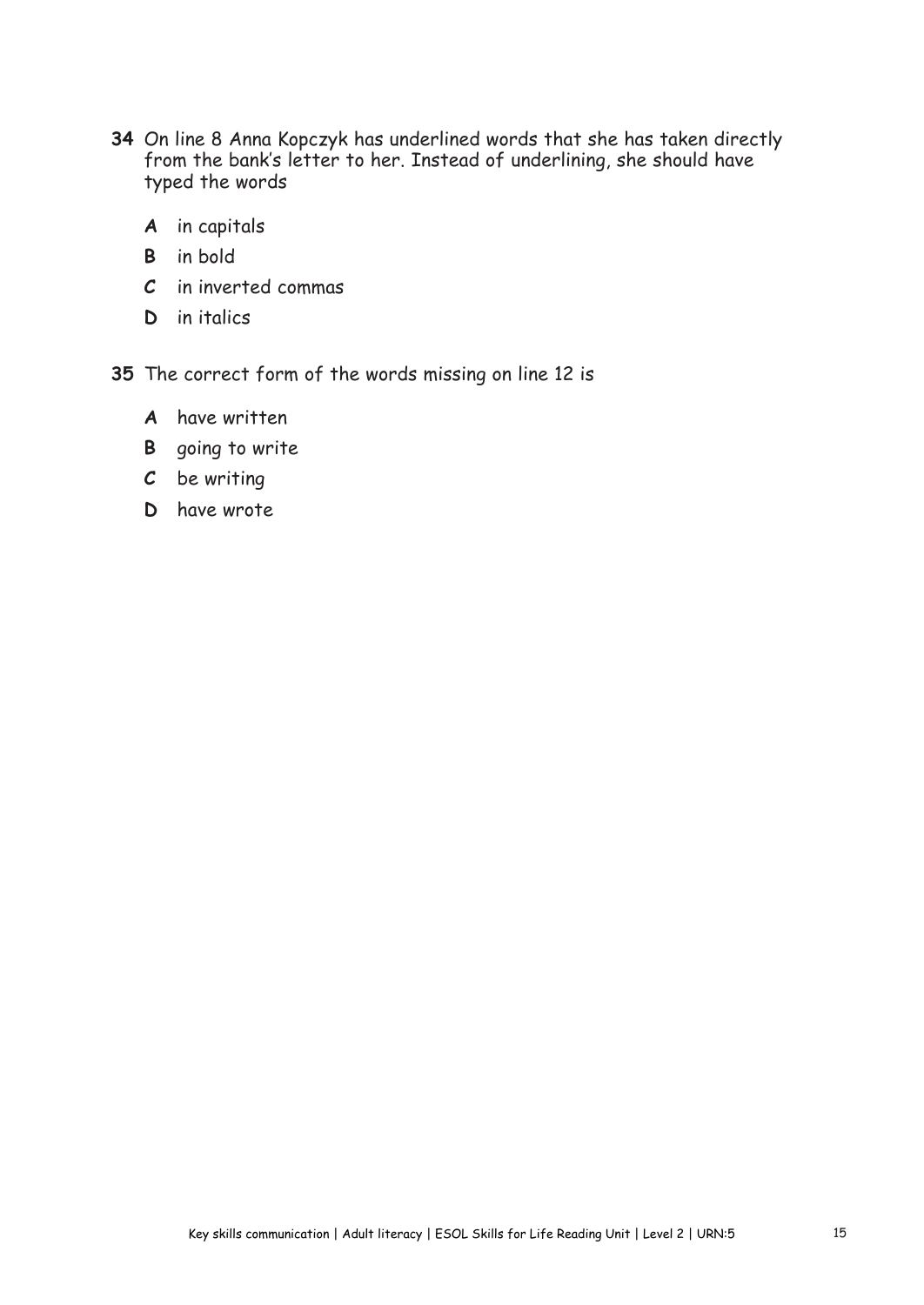#### **Questions 36 to 40 are based on the following extract.**

| <b>Symptom</b>                                            | <b>Check and Action</b>                                                                                                                                                                                                                                                                                                                                                               |
|-----------------------------------------------------------|---------------------------------------------------------------------------------------------------------------------------------------------------------------------------------------------------------------------------------------------------------------------------------------------------------------------------------------------------------------------------------------|
| No power                                                  | 1. Check if the power cable has been properly connected to the power outlet<br>2. Check if the main power has been switched on                                                                                                                                                                                                                                                        |
| Does not<br>play                                          | 1. No disc, load a disc<br>2. Disc has been loaded upside down. Place the disc with the label side up<br>3. Disc's region code does not match the unit<br>4. Disc is not correct type to be played<br>5. Disc is damaged or dirty. Clean the disc or try another disc<br>6. Moisture may have condensed inside the unit. Remove the disc and leave the<br>unit power on for two hours |
| No picture                                                | 1. Check if the TV set is on and select the correct channel for the DVD<br>player<br>2. Check that the system connection is secured<br>3. Check if the connection cables are damaged<br>4. Clean the disc                                                                                                                                                                             |
| <b>Picture</b><br>noise                                   | 1. The disc is dirty or damaged. Clean the disc or try another disc<br>2. Reset the colour system of the DVD unit or the TV set<br>3. Try to connect the DVD unit directly to the TV set instead of via other<br>components such as a VCR                                                                                                                                             |
| <b>Picture not</b><br>full screen                         | 1. Select the screen format. Enter SETUP MENU: TV SCREEN<br>2. Select the screen format from DVD disc menu                                                                                                                                                                                                                                                                            |
| If STOP is<br>displayed in<br>the top left<br>hand corner | The disc is dirty or damaged. Clean the disc or try another disc                                                                                                                                                                                                                                                                                                                      |
| <b>Cannot SKIP</b><br>or SEARCH                           | 1. Some discs are programmed that do not allow users to SKIP or<br>SEARCH forward at some sections, especially at the opening<br><b>WARNING</b> section<br>2. Single chapter discs cannot apply SKIP function                                                                                                                                                                         |